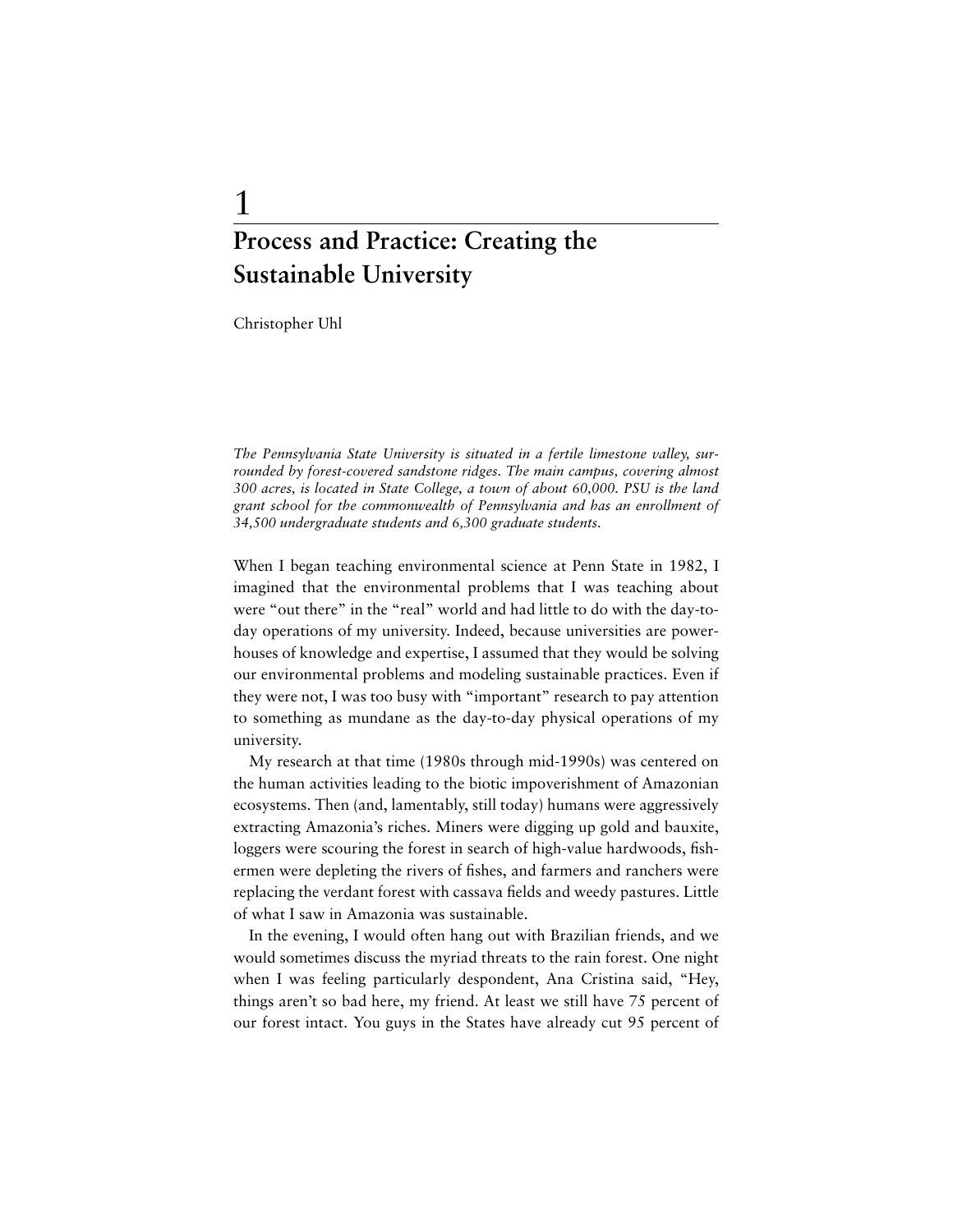your primeval forest, and now you are hacking down the last few percent in the Pacific Northwest." Of course, she was right.

Later that night, I went to a movie by myself. The film was *Pretty Woman* (the movie houses along the Amazon usually show popular Hollywood flicks). I decided to watch the movie not as a lonesome American but, instead, imagining I was a native of Amazonia. Hence, what I saw depicted on the screen was not the little love story featuring Julia Roberts and Richard Gere, but instead the glorification of a whole way of life based on materialism, speed, and shallow relationships—all packaged in a way to make it seem fun and glitzy. Suddenly, the United States wasn't a country but a "brand" that was being marketed to the world. I left the theater knowing more clearly than I had known before that the American approach to life based as it so often is on money, acquisition, and instant gratification—is colonizing the psyches of the world's people. The United States is the model and right now its compass points the entire world toward a nonsustainable future. But the United States could be leading the way to creating a sustainable world. Furthermore, U.S. universities, as centers of innovation and learning, could be in the forefront, leading the charge.

Eventually, I decided to shift my attention from distant and exotic Amazon ecosystems to the seemingly ordinary ecosystem right in front of my nose: Penn State University. I reasoned that a necessary first step to encourage sustainability at Penn State would be to take a baseline measure of university operations, with an eye to ecological performance. Although I did not foresee it at the time, this early work would attract other faculty members as well as students and lead to the formation of a research team, and this team would develop indicators that would reveal the degree to which the university was moving toward or away from sustainable practices. Once our team had pinpointed where the university stood, we were positioned to articulate a clear vision for where the university needed to go to become ecologically sustainable. This understanding prompted us to develop strategies to incorporate this vision into an ecological mission for the university. The final step, which continues to occupy us, is to translate the university's newly adopted ecological mission into concrete policies and actions.

Our experience at Penn State illustrates this three-step process of developing sustainability indicators, then an ecological mission, and finally policies to institutionalize sustainable practices.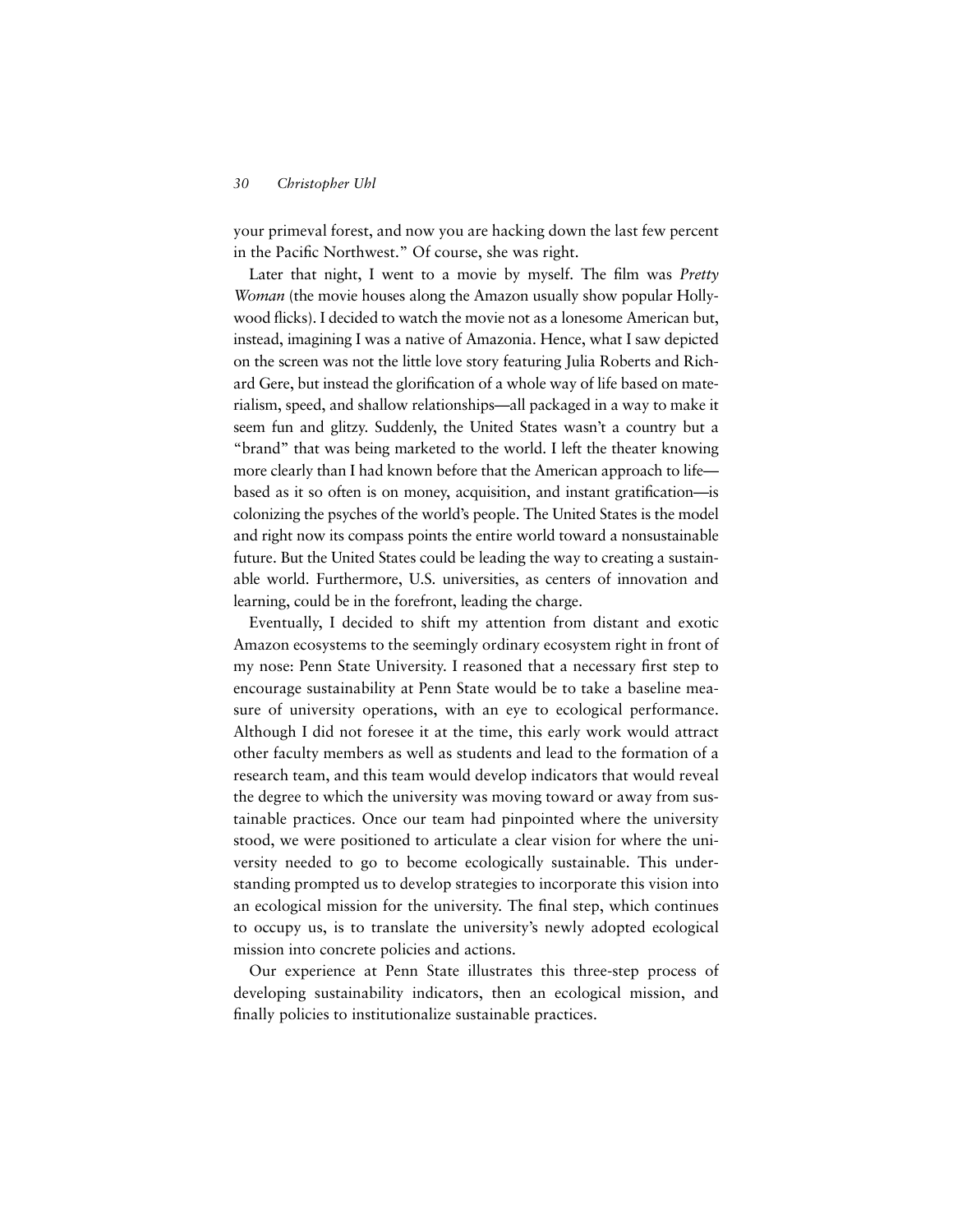## **Developing Sustainability Indicators**

As I was leaving the biology building late one winter evening in 1996, I looked up and saw lights on in many of the labs. Biologists often get their best work done in the still of the night. Often they work alone. I too was accustomed to doing research alone, but I wanted this new research initiative on sustainability to have a more open and inclusive quality about it. I believed that the research *process* would be as important as any final research paper or report. And I knew from the start that the results of the research were not so much intended for scientific journals as they were for the students, staff, and faculty of Penn State and other universities.

I inaugurated the new initiative by posting an announcement on a bulletin board in the Penn State Student Union, inviting students to participate in a study of the "ecological sustainability of Penn State." Nine students expressed an interest in the project, and we met to hatch a plan for measuring sustainability. I was candid with the students, telling them that although I knew how to measure the dissolved oxygen concentration of a lake and the acidity of soil, I did not know how to measure sustainability. Indeed, there is no equipment manufacturer that sells a "sustainability meter."

In an effort to invite the students into the problem, I asked them to think about Penn State as an ecosystem. In what ways was the university similar to—and in what ways different from—a natural ecosystem? The students observed that in nature, everything cycles. In contrast to natural ecosystems, the flow of materials in human-engineered ecosystems, like Penn State, is mostly linear—one way. Indeed, our universities are constantly receiving materials from distant sources, consuming these materials, and then shunting the wastes to distant "sinks."

The students believed that these linear pathways of material flow were extremely wasteful, and this bothered them. They complained about the way that people at Penn State wasted water, electricity, paper, and food. I invited the group to spend time thinking about how we might measure consumption and waste at Penn State. We continued to meet over the next two months, but then interest began to wane. When I asked why we were losing our momentum, the students made it clear that they were tired of hashing things out; they wanted to take action.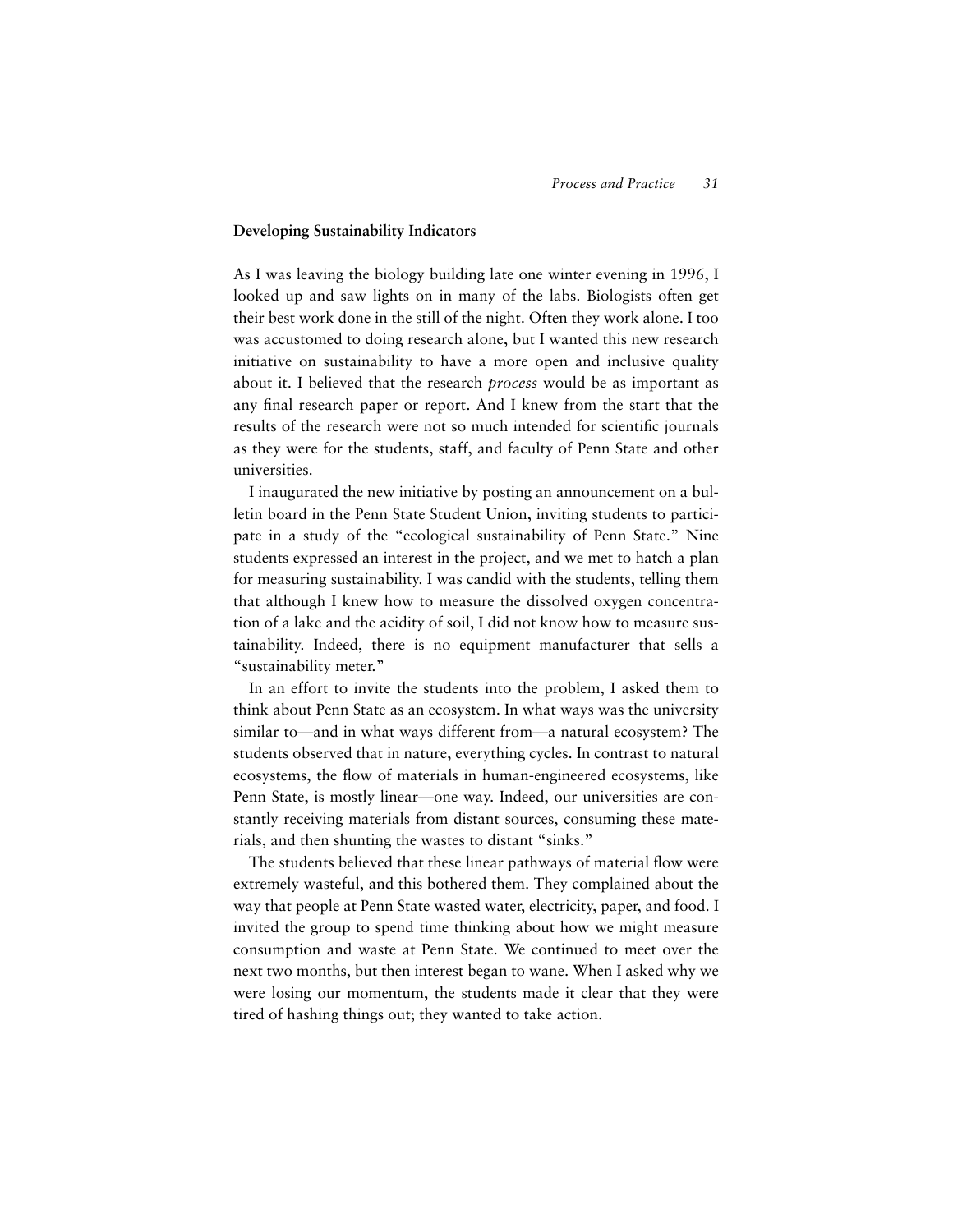## **Making the Invisible Visible**

We began by looking at the university's underbelly or backside. Both individually and in small groups, students visited the landfill that receives Penn State's trash, journeyed to the open pit mines that provide Penn State's coal, and walked through the well fields supplying the campus with water. They looked into dumpsters to see what Penn State people were throwing away, traced the sources of the food served in university dining halls, studied land transactions at the county deeds office, conducted botanical surveys of the campus grounds, and much more.

Rather than sitting in classrooms and talking about the state of the environment, these students were engaging in face-to-face interactions with Penn State's complex and often invisible support systems and the people responsible for running them. As they conducted their investigations, they realized that many of the ways in which the university relies on the environment are hidden from view. Hence, as a team, we decided to center the first phase of our work around the theme of "making the University's invisible ecological dependencies visible." We thought that a good way to do this would be through personal stories (see the box).

#### **Using Sustainability Indicators**

The stories, like Amy's, were a useful starting point for looking at Penn State through the lens of sustainability, but something more comprehensive was needed. It took our team a while to figure out what that would be. One day while I was walking past Old Main at the heart of the Penn State campus, it struck me that universities are like entire societies in miniature—they have their food system, their energy system, their water system, their transportation system, and so forth (figure 1.1). If we could develop markers, or indicators, of sustainability for each of the university's subsystems, then we could gauge the ecological health of the university.

Our team soon discovered that we were not alone in our quest for sustainability indicators. Governments, organizations, and cities around the world are beginning to develop ways of tracking their progress toward sustainability. We were particularly inspired by a report that described how citizens in the city of Seattle had agreed on forty indicators of sustainability <www.sustainableseattle.org>.

As our work became more focused, more people began coming to our meetings and planning sessions. Several dozen Penn Staters participated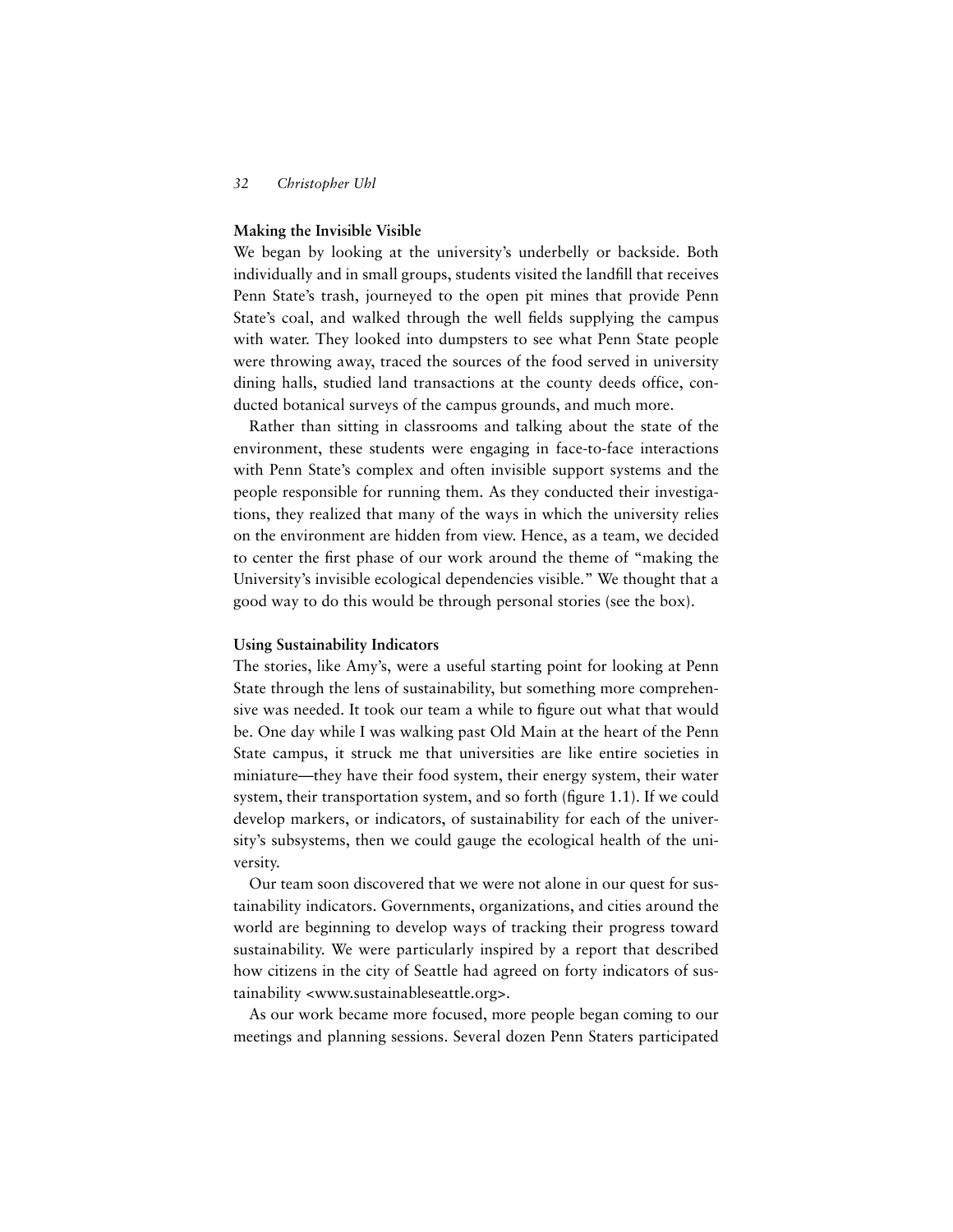## **Amy's Dorm Room**

When Amy Balog was a Penn State junior, she wanted to know how much coal she and the other students in their dorm, Beaver Hall, were consuming each day as they flicked their lights and computers and stereos on. She began knocking on doors and asking fellow students if she could count the number of plug-in devices in their rooms. She found that a typical dorm room had twelve plug-in devices: micro-fridge, television, VCR, computer, printer, alarm clock, CD player/radio, answering machine, video game unit, and several lamps. Some rooms had as many as 19 plug-ins.

Amy then administered a questionnaire to gauge the number of hours that the various plug-ins were in use each day. Next, she used a watt meter to measure the energy consumption for each category of plug-in. Crunching the numbers, she determined that, on average, 10 kilowatts of electricity—or 8 pounds of coal—were used to supply the daily electricity needs of each dorm room. Scaling up to the entire dorm, Amy estimated that a little more than a ton of coal is required to supply Beaver Hall's total electricity needs each day. The burning of this coal releases about 3 tons of the greenhouse gas carbon dioxide to the atmosphere.

As students considered the implications of Amy's findings, they discussed ways of making this invisible connection—between electricity use and fossil fuel consumption—visible. One student suggested that an 8 pound chunk of coal be placed on all dorm room desks and a ton of coal set by the entrance to all dorms.

in defining the sustainability indicators. We began this process by defining best or sustainable practices for each university subsystem. For example, we concluded that a sustainable energy system should be based on renewable energy and be highly efficient and nonpolluting. Hence, our energy indicators measured if Penn State's energy system was becoming less dependent on fossil fuels, less wasteful, and less polluting over time.

In all, we developed thirty-three indicators for gauging sustainability <www.bio.psu.edu/greendestiny>. Guided by these indicators, we scrutinized Penn State's policies and performance in water conservation, recycling, purchasing, landscaping, energy use, building design, and research ethics. We critically evaluated the food and transportation systems and asked if the university was moving in a sustainable direction. We checked to see if Penn State's institutional power was being used to strengthen regional economies and promote corporate responsibility, and much more.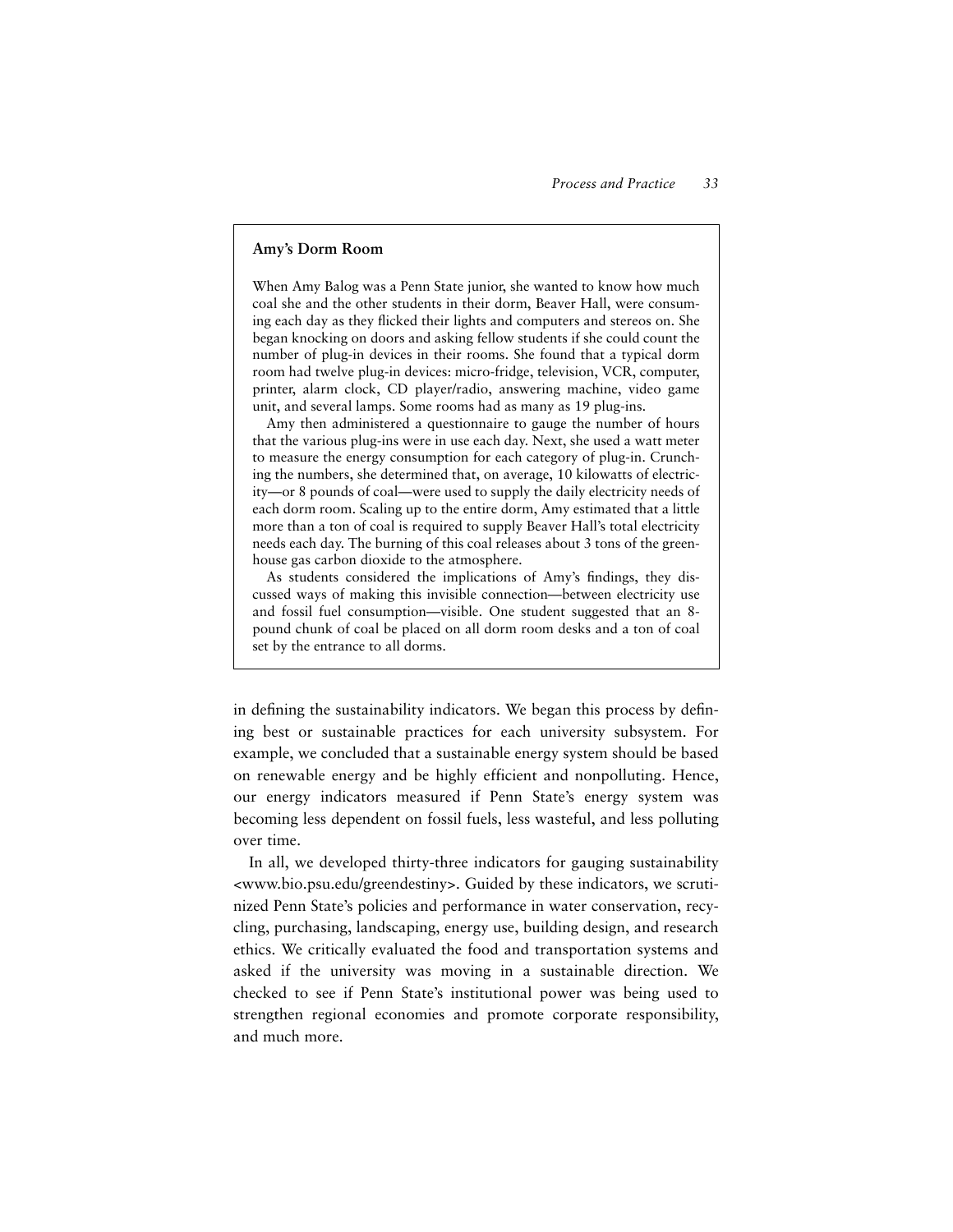

**Figure 1.1** Drawing of Old Main showing the various university subsystems

 $34$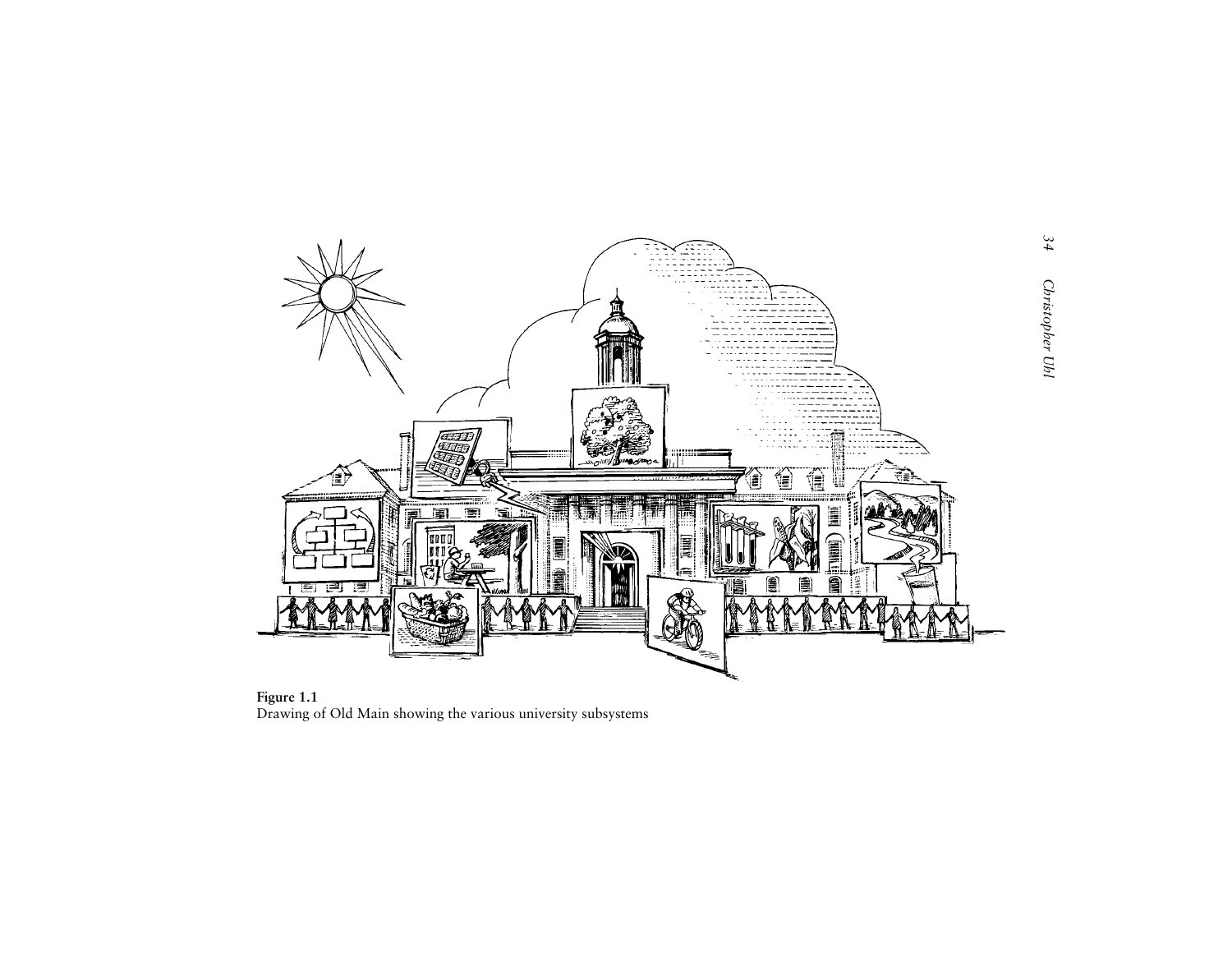Students did most of the initial work. They picked an indicator that they were interested in and developed a plan of study. Sometimes these were independent study projects undertaken for credit with faculty guidance; sometimes they were part of the content of an environmentally oriented course.

In most cases, the data for the indicators already existed but had never been used to assess sustainability. For example, by studying a sequence of preexisting university maps, a Penn State senior, Nate Hersh, determined that the proportion of green space covered by impervious surfaces on campus increased by 50 percent between 1970 and 2000.

Often the data for the various indicators could be plotted, and, depending on the trends over time, indicated a movement toward or away from sustainability. For example, total waste production increased by over 20 percent at Penn State between 1989 and 1999 (more than two times the increase in the Penn State population for the same period).

Early on in this indicators study, I had a meeting with the university provost to tell him about our project. He listened attentively while I described the various sustainability indicators we were using. When I finished, he expressed support but cautioned against using qualitative indicators, saying that the inclusion of such indicators would compromise the rigor of the work. His words affected me deeply. As a scientist, rigor is important to me. I know that my colleagues are quick to denigrate qualitative inquiry, often characterizing it as soft or fluffy.

It was tempting to follow the provost's counsel and define sustainability in strictly biophysical terms, as many have done. But this would have meant restricting our work to an auditing exercise. In the end, our team decided against this approach because we felt that a significant part of what is important and worthy of attention in life cannot be expressed in numbers. Indeed, sustainability is about much more than millions of Btus saved or tons of paper recycled. It is a heartfelt way of looking at the world that encompasses mindfulness of place, respect for natural processes, discernment of true needs, honesty, and civic responsibility.

By including qualitative indicators, we have been able to raise questions that get at the soul of sustainability. For example, we thought that it was important to pay attention to the effects of technology on sustainability so we created an indicator called "Technology: Enhancing vs. Undermining Community?" In our analysis for this indicator, we pro-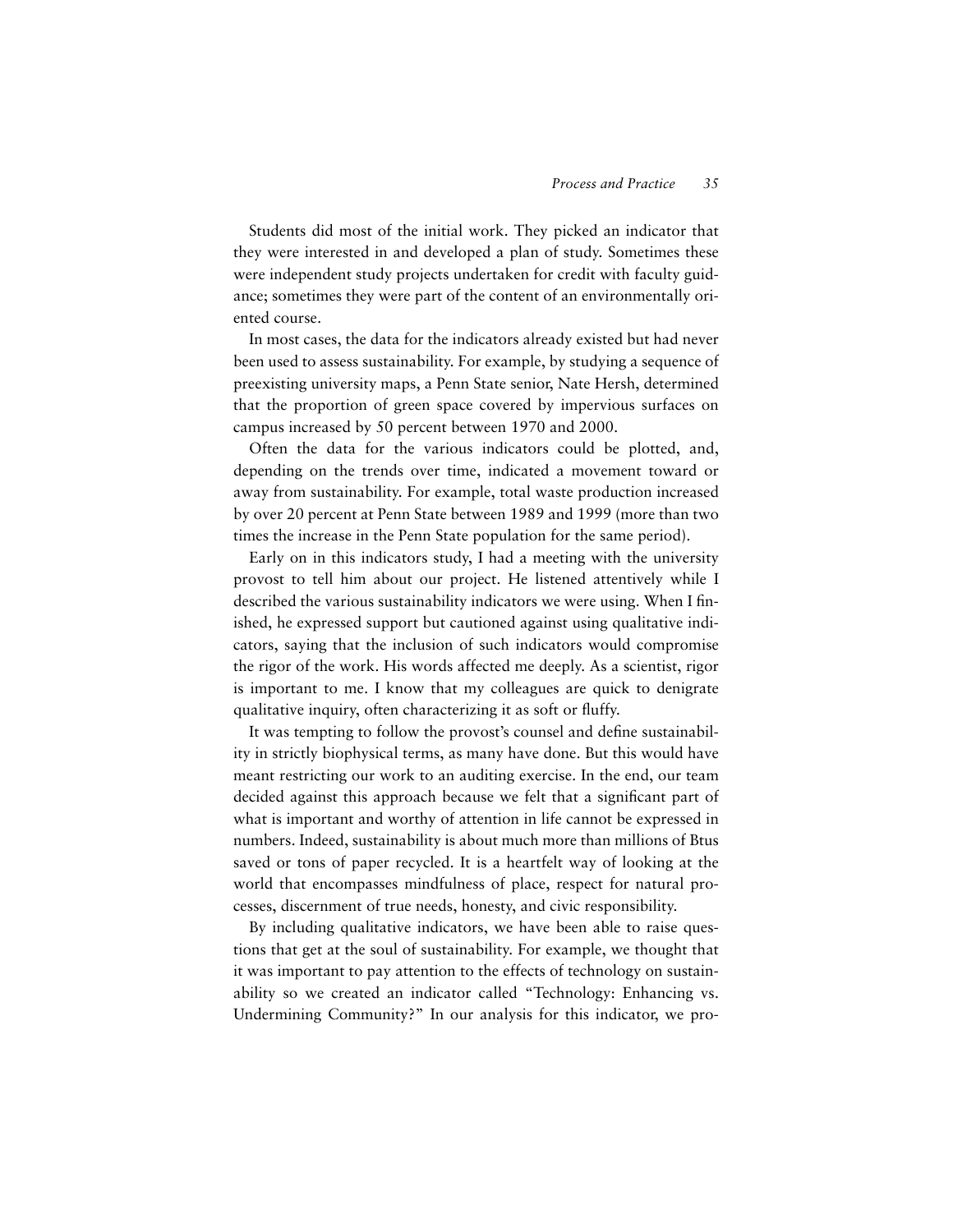vided data but also invited the university community to reflect on technology's problematic aspects (see the box).

The first Penn State Indicators Report, released in 1998, depicted an institution whose performance, measured by sustainability indicators, was not exemplary. In category after category (energy, food, materials, transportation, building, decision making), Penn State practices departed little from the national status quo. The university's official posture appeared to be in accord with the national view that we can continue with business as usual—growing and consuming—without worry. And yet in private conversation, people in all sectors of the university were concerned about the deterioration of the environment worldwide and overconsumption in the United States, in particular.

Using ecological indicators to give the university a report card was unsettling to some Penn State administrators. After all, they did not commission this study, and there was legitimate concern that our findings might tarnish the image of the university. Indeed, we were tempted to assume a highly critical posture because the university's environmental performance was lackluster in many areas. In the end, though, we decided against a highly confrontational posture because we came to see that our goal was not to win arguments but to effect long-term change.

#### **Can Some Technologies Undermine Community?**

The choice to adopt a technology to do something that we previously did on our own is not always trivial. Consider Penn State's decision to replace the hand rake with the leaf blower. The leaf blower technology has certain characteristics and affirms certain values. When we use it, we are opting for a fast (machine) pace rather than a natural pace, noise rather than quiet, polluted air rather than clean air, and so forth. These things—fast pace, polluted air, and noise—can have a negative effect on the frequency and quality of our social interactions (i.e., the quality of community life). Leaf blowers are an obvious case, but almost all of the technologies (answering machines, computers, motor vehicles, televisions) that we have adopted over the last century have the potential to affect the quality of our community life for better or worse. So far, we at Penn State have been disinclined to critically examine the possible negative effects of our myriad technologies on the quality of community life <www.bio.psu .edu/greendestiny>.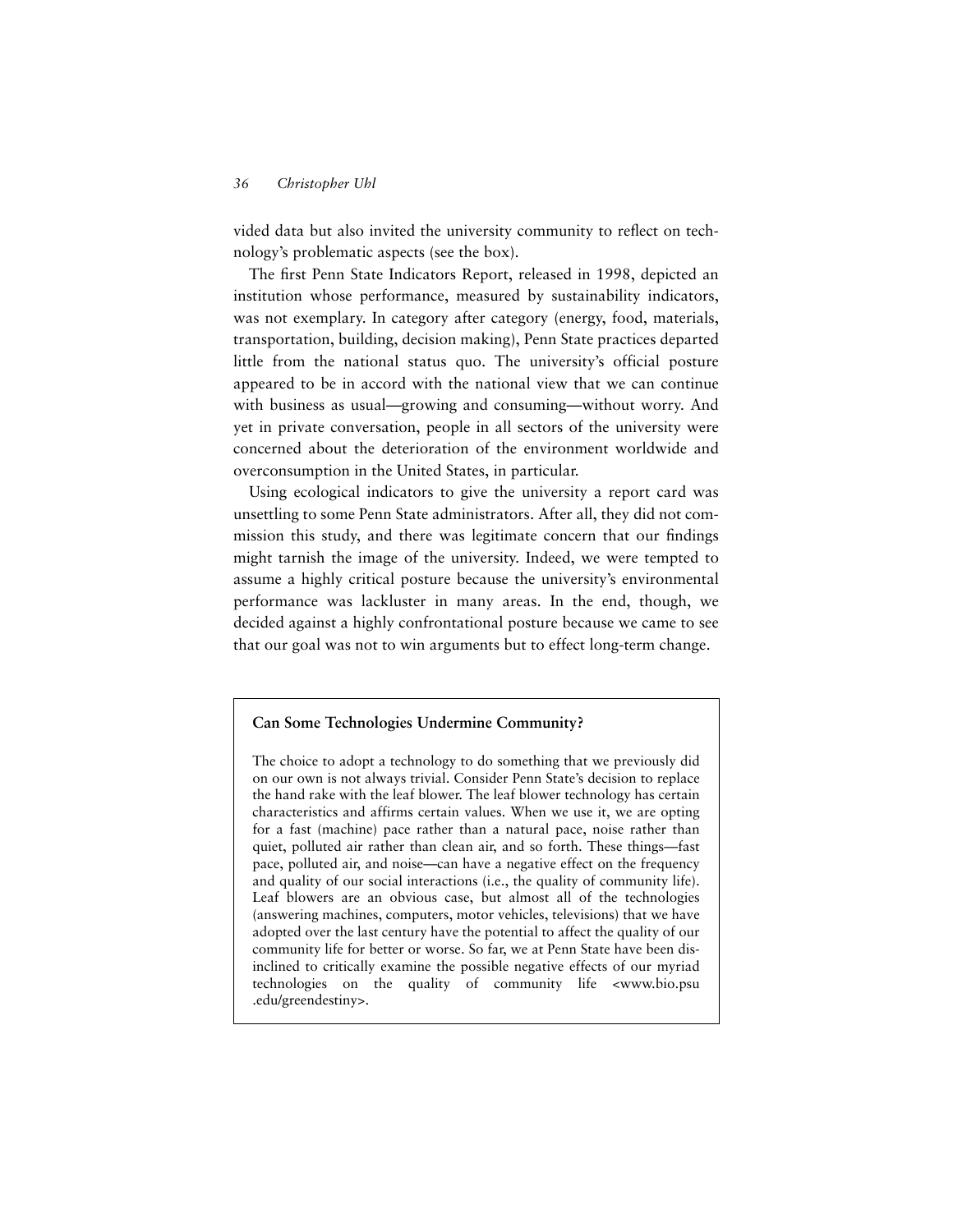## *Process and Practice 37*

Nonetheless, sometimes our ardor and insistence on transparency caused problems for us. After all, it takes a good deal of ideological commitment to sustain such an effort, and the same ideological commitment caused us, at least initially, to say what we felt was right, regardless of the political consequences. For example, we made the mistake of sharing the first draft of the report, which did not mince words, with a top administrator. He was clearly perturbed and complained that the report was excessively negative. This created a testy climate that took a long time to overcome. From that point on, we attempted to cite the positive things that the university was doing while also making the university's shortcomings transparent.

We gradually learned that each organization has its own change model, its particular way of changing. At Penn State, significant ideological shifts are effected very slowly. The way to change things is with persistence, not insistence. Showing how problems are actually opportunities creates a dynamic tension that is pregnant with energy and excitement.

As we prepared to release the first Indicators Report we invited university leaders (e.g., deans, department heads, unit heads) to supply written endorsements in an effort to create a positive buzz around the report. The associate dean of liberal arts had this to say: "This report is a demonstration of the kind of exciting and relevant learning that can take place when students and faculty work collaboratively. The sustainability project demanded methodological rigor and an interdisciplinary, integrated systems approach to the problem. But it also required the participants to grapple with ethical and moral questions involving distributional justice and the responsibility of the University to society. Penn State should be proud of the result." These endorsements were included on the front and back covers of the report and in the announcements heralding the report's release.

The report was formally released to the university in a large open-air public ceremony on the steps of Old Main. Copies were sent to all department and unit heads. Leaders from various sectors of the university's Office of Physical Plant (the energy czar, the head of landscaping, the chief of waste management, the transportation coordinator, and others) were on hand to receive copies of the report. They were the unsung heroes of this effort because they and their staff had spent immense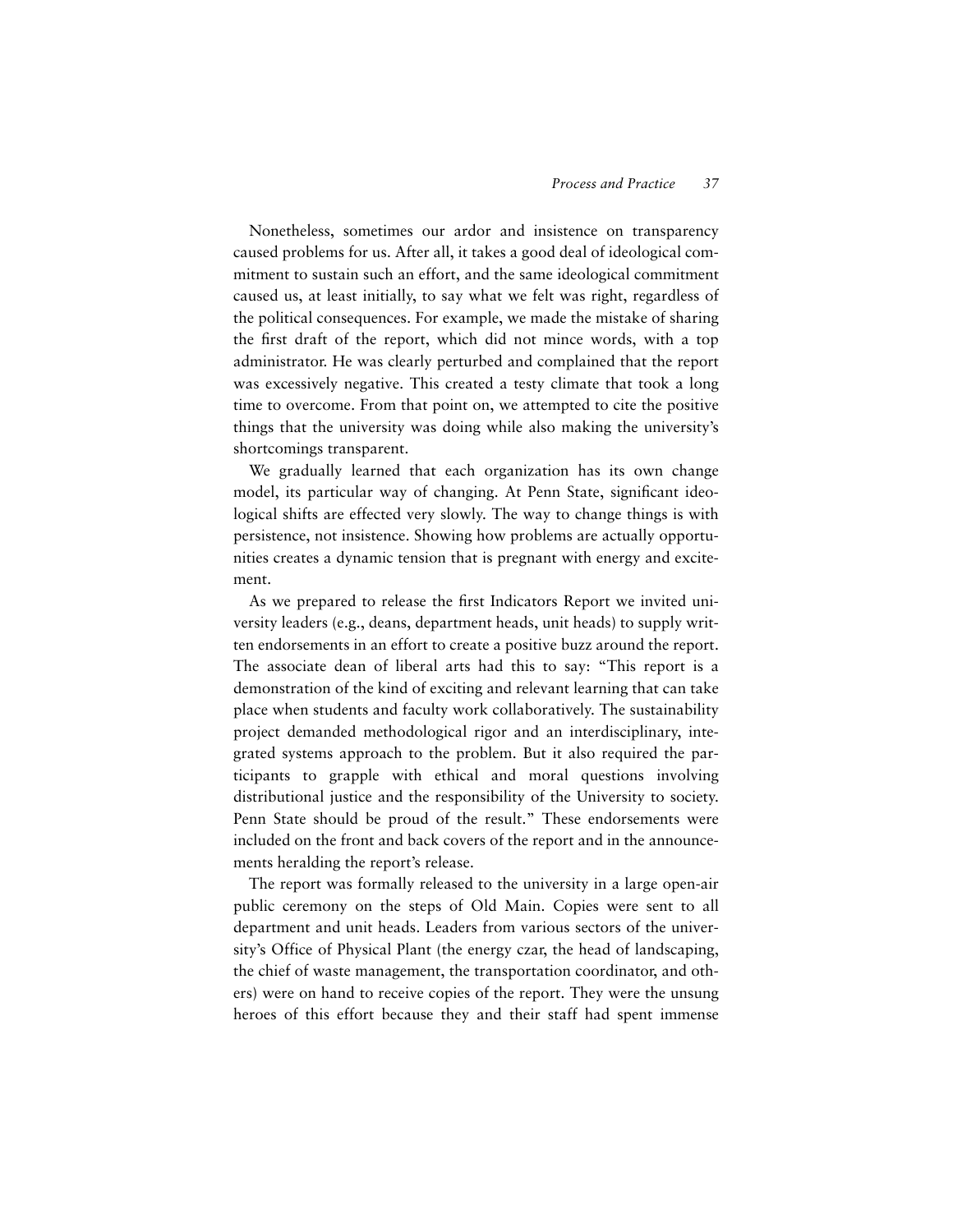amounts of time tracking down data, talking with students, and checking over early drafts of the report for accuracy.

After the report's release, some faculty members from across the university—in agriculture, engineering, landscape architecture, ecology, political science, and communications—voluntarily began to use the entire report or parts of it to teach about sustainable practices, environmental ethics, place-based research, rhetoric, citizenship, and so forth.

An important general lesson of this sustainability indicators work is that institutions measure only what is important to them. And there is nothing more important for humanity's future than moving forthrightly from practices that harm the earth to practices that are sustainable. This means it is time to measure sustainability not just in universities, but in all realms of society—government, business, education, religious institutions. Sustainability is a whole new way of seeing and relating to the world, and the act of measuring it legitimizes it.

Our sustainability group experienced a sense of satisfaction in the fall of 1998 after releasing the Indicators Report. We were in the news. Reporters were calling us from all over the East. Pennsylvania's Department of Environmental Protection was requesting a box full of the reports to distribute to their personnel, and students and faculty from dozens of universities were contacting us to request copies of the report. Penn State's president asked that a copy of the report be sent to all members of the board of trustees, and he was passing the report on to his vice presidents, instructing them to study its recommendations. With all this activity, it was tempting to imagine that our work was finished. After all, the report clearly documented the gaping sustainability deficit at Penn State and prescribed thirty concrete steps that Penn State needed to take to erase this deficit.

But six months after the report's release, very little had ostensibly changed. Reluctantly, we acknowledged that the Indicators Report, by itself did not have the power to transform Penn State into a sustainable university. Nevertheless, it provided the language to begin to talk about sustainable practices at Penn State. As with any other attempt to change the status quo, persistence would be essential.

Up to this point, we were just a couple dozen university folks (mostly students) who had come together around a common concern. We eschewed formal membership, a constitution, rules, or official university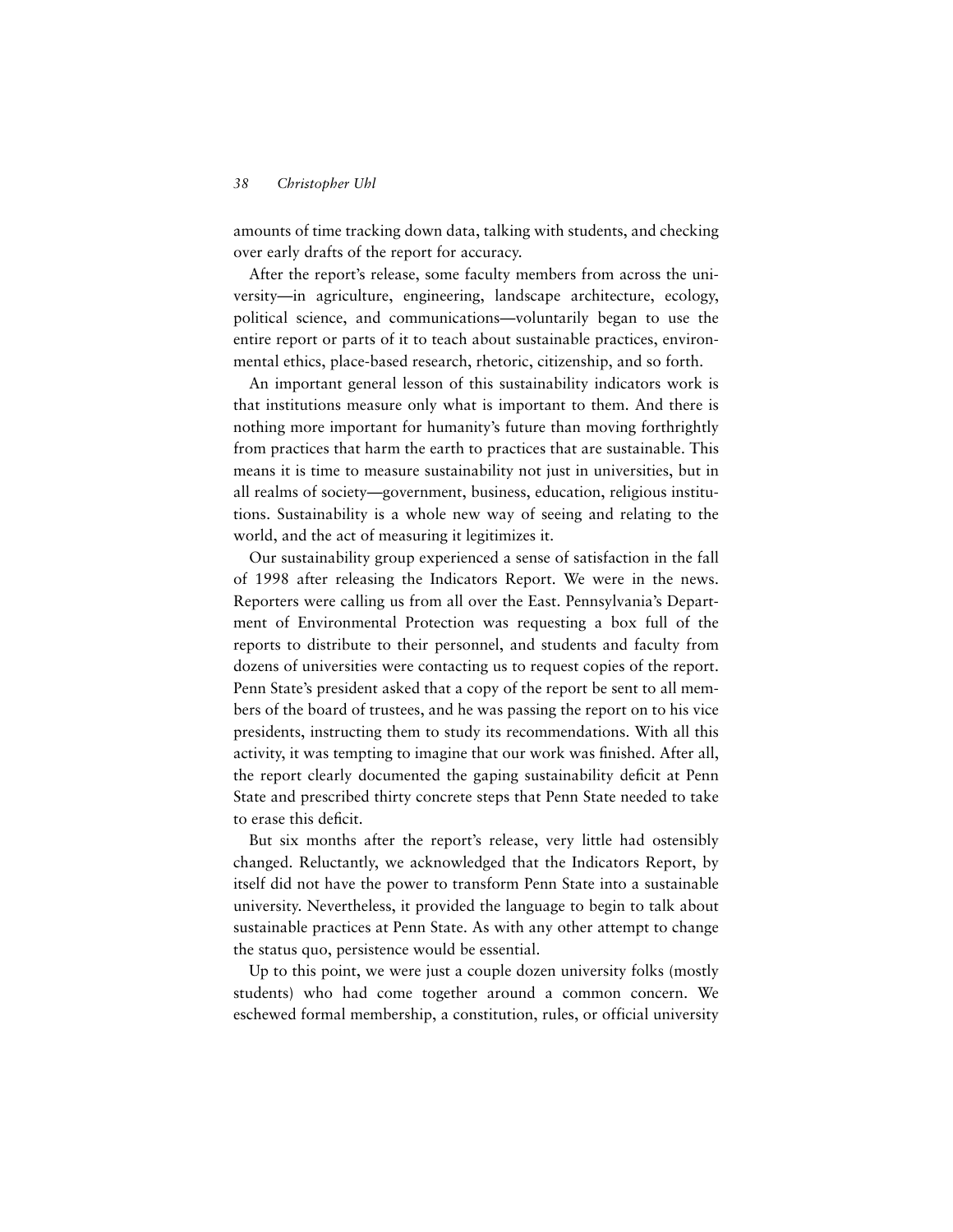standing and in this way avoided many of the problems that institutionalization and bureaucratization might have created. It was our allegiance to sustainability and our desire to transform PSU to "Pennsylvania's Sustainable University" that united us. Although our internal structure was very open and informal, we did establish a Web site, and when the occasion demanded, we were ready to portray ourselves with formality.

We also spent a long time coming up with a name for ourselves. Names matter a lot. When the folks in Seattle hit on "Sustainable Seattle" for their fledgling group, they must have known that they had a winner: the name of their town plus the name of their mission, linked by alliteration.

After trying out lots of possibilities for our group, we finally hit on "The Green Destiny Council." This name was inspired by Penn State's multiyear \$1 billion fund-raising effort dubbed "Grand Destiny." By substituting the word *green* for *grand,* we signaled that ours was a group concerned with ecology and the environment; by playing off "Grand Destiny," we had a name that people would remember (especially decision makers); and by using the word *council,* we conveyed the egalitarian character of our organization.

One year after the release of the first Indicators Report, we made a commitment to release an updated and expanded version of the report in the year 2000. This allowed us to keep the university's environmental performance in the spotlight.

# **Developing an Ecological Mission for the University**

In the period following the release of the first Indicators Report in 1998, the big question before our group was, "What's next?" Toward the end of one of our Friday afternoon meetings, a faculty member said, "What we really need to do is institutionalize sustainability." A student asked, "How would we do that?" After a long silence, the faculty member responded, "We could do it by making sustainability central to Penn State's mission." Immediately, there was ripple of excitement; this was an idea that offered us traction.

A small group (myself and two students) spent three months drafting Penn State's ecological mission. On the face of it, this seemed ludicrous two students and a professor drafting the university's ecological mission: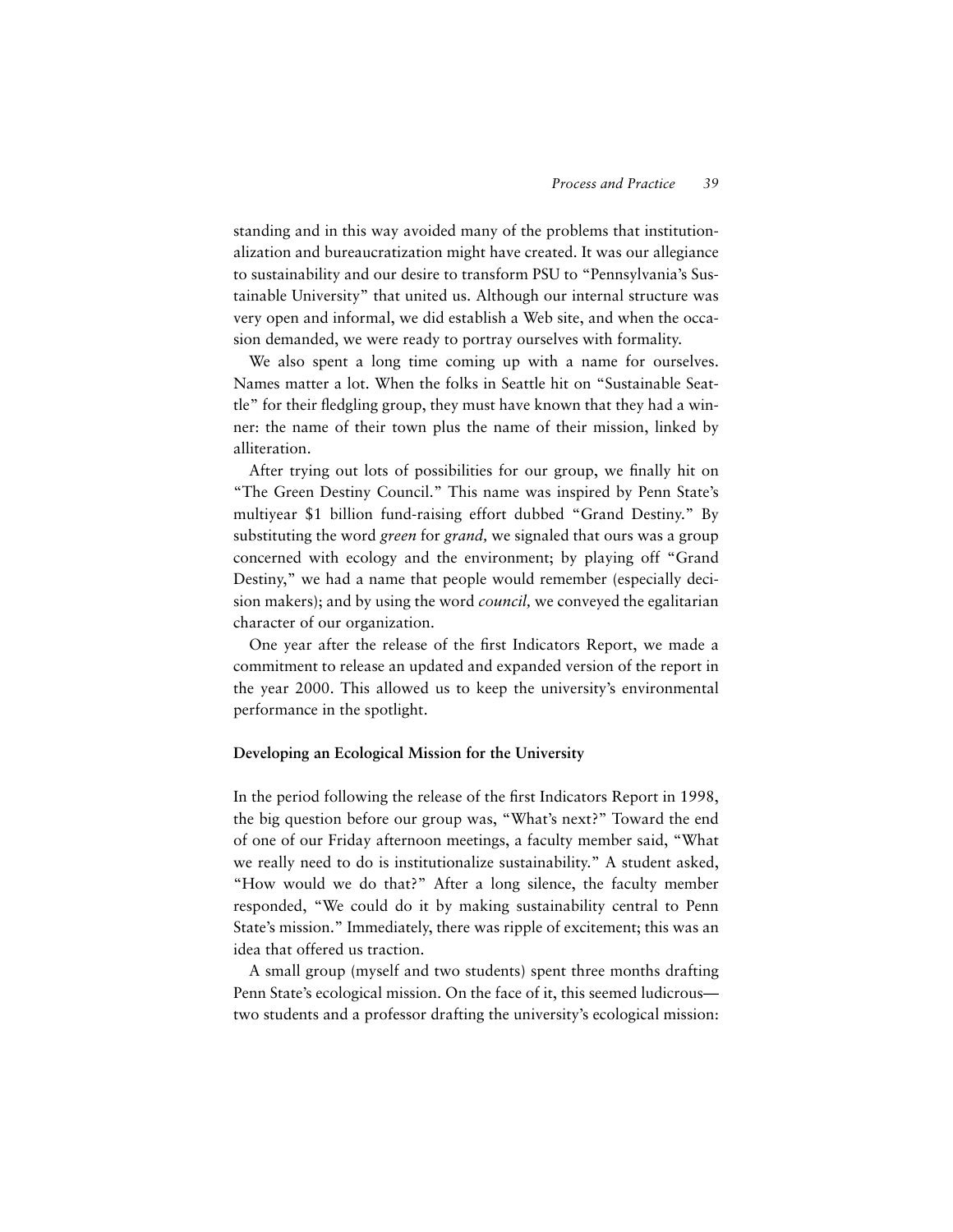we had no vested authority to do this. But we had learned that we did not need to wait for permission; we could just begin the process.

We called the mission document, "Green Destiny: Penn State's Emerging Ecological Mission" <www.bio.psu.edu/greendestiny> to signal that we were working as midwives to birth a mission for the University. Each of the document's eight core pages proposed a facet of the new ecological mission (see the box).

We knew that it wouldn't work for us simply to declare what we thought the university's ecological mission ought to be. We would have to open up the process and cultivate support, especially among faculty and staff in positions of leadership. In other words, we would have to schmooze.

I began the schmoozing process with personal phone calls to every department head, dean, assistant dean, unit head, and facilities chief on campus—almost 150 leaders. The conversations typically went something like this:

"Hi, Joe. This is Chris Uhl over in Biology."

"Hi, Chris."

"Listen, Joe, I don't think we have met, but I wonder if I could ask your help with something. It has to do with Penn State."

"Sure. What is it?"

"Well, I have been working with a group called Green Destiny Council—you know the folks that released the Penn State Indicators Report a while back."

|                    | Green Destiny's "Emerging Ecological Mission" for Penn State |
|--------------------|--------------------------------------------------------------|
| Energy:            | Move Toward Fossil Fuel Independence                         |
| Water:             | End Water Waste                                              |
| Materials:         | Become a Zero-Waste University                               |
| Food:              | Eat Foods Produced Sustainably                               |
| Land:              | Create and Abide by a Land Ethic                             |
| Transportation:    | Promote Alternatives to Car Transit                          |
| Built Environment: | Create "Green" Buildings                                     |
| Community:         | Guarantee Ecological Literacy                                |
|                    |                                                              |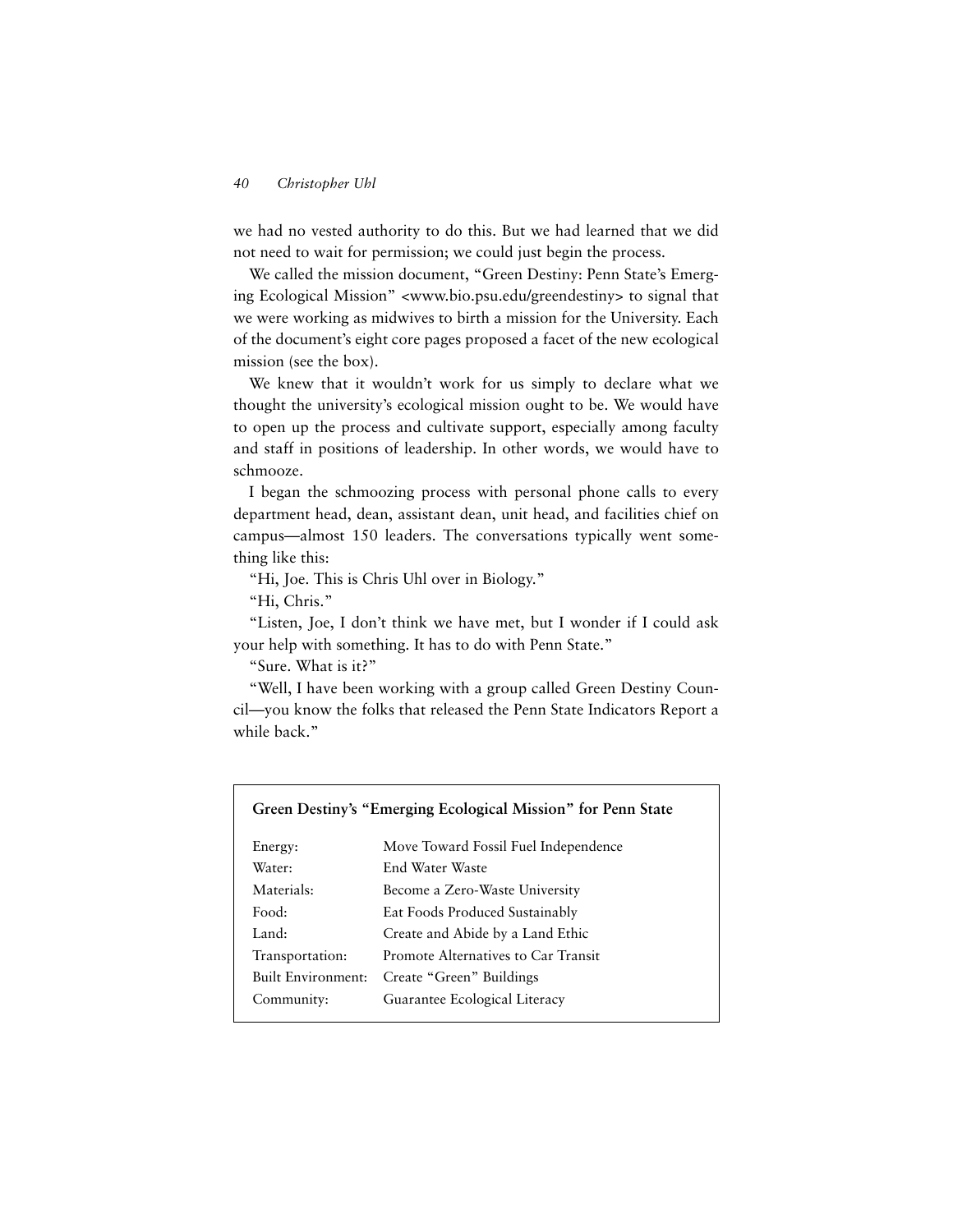"Yeah, right. I recall hearing something about that."

"Well, as a follow-up, Green Destiny has put together a much shorter document that attempts to lay out an ecological mission for Penn State. Do you follow?"

"Yeah, I'm with you."

"Joe, I have never been involved in drafting a mission, and this is where I need your help. I wonder if you would look over what we have put together and perhaps comment on it?"

"Sure, Chris. Send it over."

The mission document that the 150 leaders (including all top administrators) received was eye-catching. There was a cover letter with a formal Green Destiny letterhead, and the cover of the document had a color photograph of the Earth along with the Penn State official logo, and a red silk ribbon. On the last page, we asked reviewers to place a check next to each mission element indicating their stance: "support," "don't support," or "undecided." We also encouraged reviewers to include specific reactions to any or all of the mission components.

Support ran high (over 70 percent) for all eight of the mission elements. The second most frequent response was "undecided." The "don't support" response was less than 10 percent in all cases. We modified the language to address what we judged to be legitimate concerns and then summarized the results and sent a short report back to all the leaders. Then we called a meeting with the provost. He expressed genuine support for Green Destiny's mission document and encouraged us to take it to the faculty senate for endorsement.

Meanwhile, the Office of the Physical Plant issued a fifteen-page, generally positive, critique of the Green Destiny's ecological mission proposal, and Penn State's president was beginning to mention sustainability in public. It was also at about this time that *Penn State Research,* a university publication that is sent out to approximately fifty thousand alumni, carried an article about Green Destiny's Sustainability Indicators initiative.

After spending six months in committee and undergoing minor language modifications, Green Destiny's Ecological Mission statement was put to a vote before Penn State's faculty senate and approved unanimously. Next, it went to the president's desk. He quickly added his approval.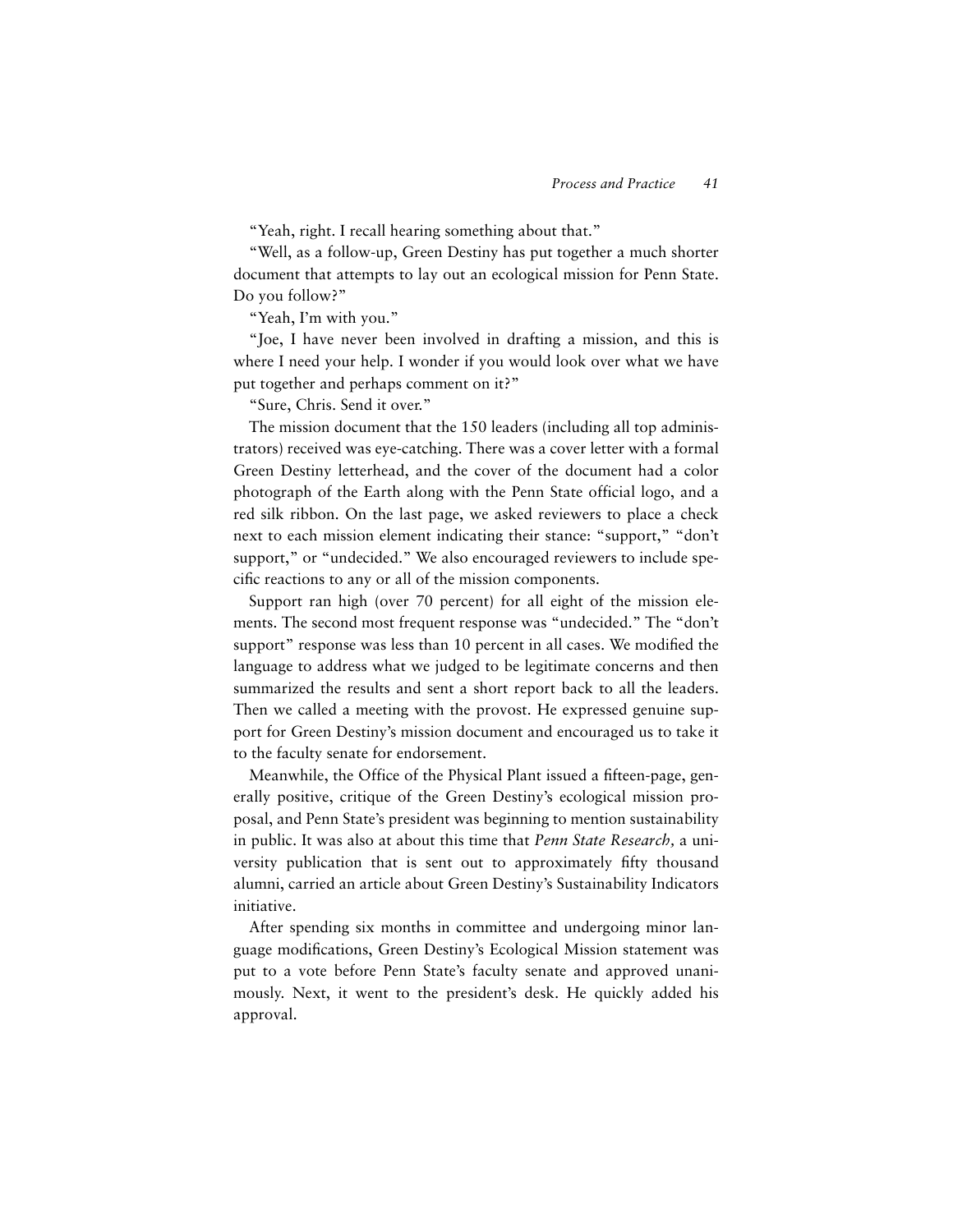After four years of persistence, Penn State now had a comprehensive set of sustainability indicators telling it where it stood and an ecological mission telling it where it needed to go.

After the faculty senate and the Penn State president endorsed Green Destiny's Ecological Mission proposal, we again asked ourselves, "What's next?" It seemed that the time had come to figure out a way to put the lofty ideals and good intentions embodied in Penn State's ecological mission into concrete actions. Specifically, we asked ourselves, "How could we create a detailed blueprint for sustainable practices at Penn State?"

## **Sustainable Practices: The Mueller Report**

Blueprint work is nuts-and-bolts technical stuff; it concerns heating and cooling systems, the design of urinals, the margin settings on printers, the volatile organic compounds in paints, and so forth. One afternoon when we were discussing this, a faculty member said, "These details are pretty boring, but if it was my own house, I'd be interested." We were sitting in the Penn State Biology building, Mueller Lab, at the time. Suddenly I realized that we could create a sustainability blueprint for the very building that we were in.

At the time of these discussions (September 2000), I was teaching a five-credit ecology course in the biology building. It had been my custom to devote the last six weeks of this course to what I called "the ecology in action" project. Instantly I knew I had my action project for the semester. I would give these biology students, with their concern for the complexity and intricacy of life systems, the opportunity to join their knowledge of life with actions in their "home" building that respect and nurture life.

When it came time to initiate this project in early November, I told the twenty students in the class that their assignment was to cut the ecological impact of the Mueller building in half while creating healthier working conditions for all Mueller occupants."

Students began by considering all the inputs to the building: electricity, steam, paper, computers, printers, toners, furniture, carpeting, paints, cleaners, pesticides, coffee, and so forth. Each student took one input and determined (1) Mueller's annual consumption for that item, (2) the environmental impacts of this consumption, and (3) alternatives that would significantly reduce ecological impacts.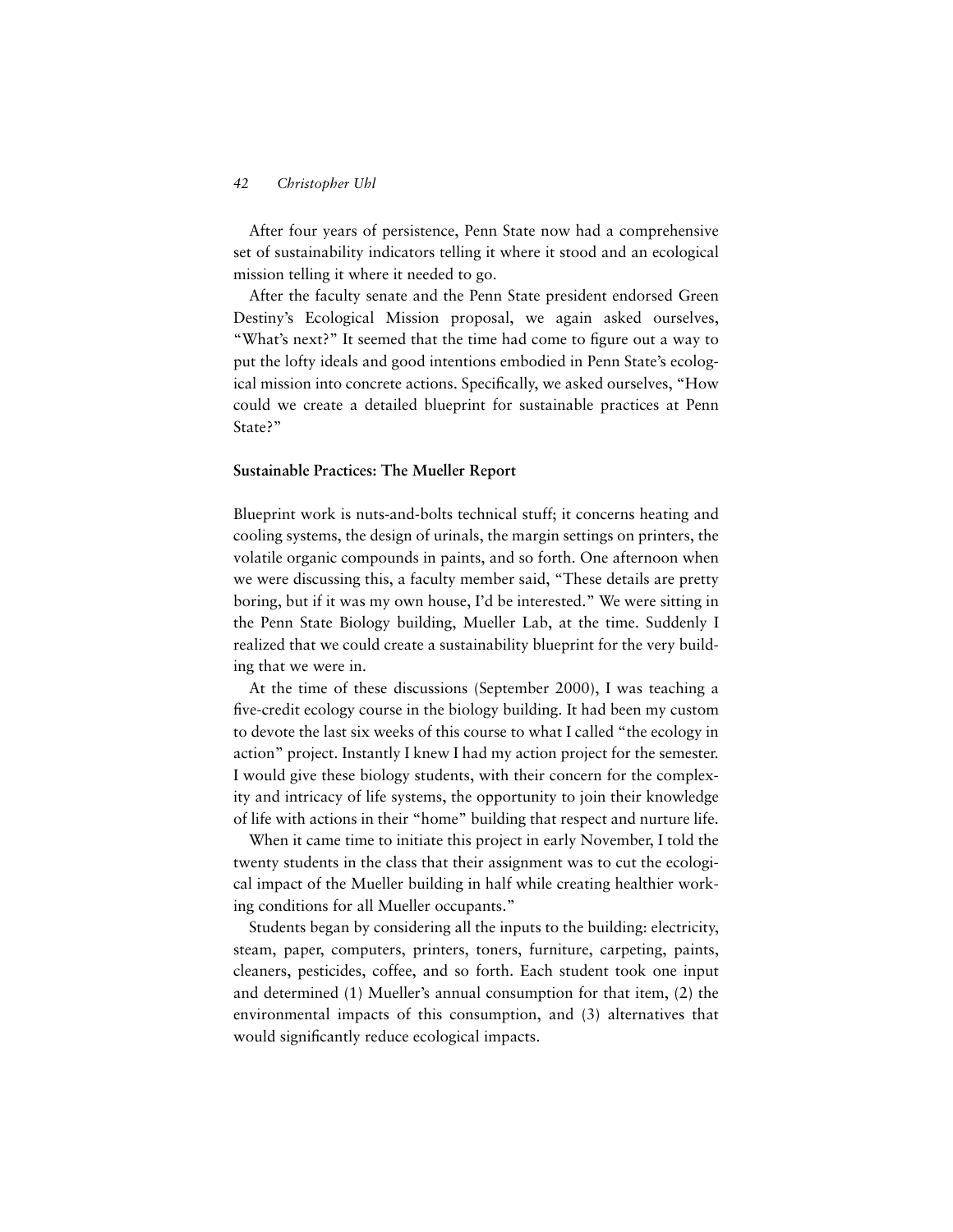They set to work examining the records in the Mueller purchasing department, conducting inventories of the computers and printers in the building, characterizing the floor coverings and the lighting technologies, interviewing the janitorial staff, and so on. They also searched the library and the Web for examples of ecologically benign approaches to carpeting, computing, paper production, and so forth. On the final day of class, they presented their findings to representatives from Mueller, as well as staff from the university's Office of the Physical Plant. Although the students were not able to do an exhaustive analysis, they did a fine job of gathering data and presenting preliminary results.

Next, a new team composed of four recent Penn State graduates, a Ph.D. graduate student in engineering, and myself went to work fleshing out the analysis. Five months later, we had a solid document, which we entitled, The Mueller Report: Going Beyond Sustainability Indicators to Sustainability Action." This report <www.bio.psu.edu/greendestiny> offered the university a blueprint for halving the ecological impacts of its current building stock. The box provides an abbreviated excerpt (stripped of accompanying tables, calculations, and footnotes) that captures a taste of the report's breadth and analytical approach.

In the process of conducting the Mueller study, we learned that the lion's share of the building's ecological footprint was in energy consumption. Indeed, this building requires more than 2,200 tons of coal per year for its operations, the burning of which releases over 5,750 tons of carbon dioxide. On a per capita basis, the numbers are sobering: 18 tons of coal and 47 tons of carbon dioxide per person (123 building residents) per year. We determined that Mueller's energy consumption could be reduced by half—for example, by switching to energy-efficient computers, printers, and lighting fixtures and by subjecting Mueller's heating, ventilation, and air-conditioning system to a comprehensive tune-up. These changes would save approximately \$50,000 annually. When scaled to the entire university, potential cash savings from Mueller-style energy-efficiency retrofit are in the vicinity of \$10 million. <www.bio.psu .edu/greendestiny>.

In addition to energy analyses, we detailed ways of significantly reducing Mueller's waste associated with the use of water, transparencies, diskettes, printer cartridges, computers, carpeting, and furniture. We also drafted model policies for all Mueller materials. For example, the proposed carpet policy reads as follows: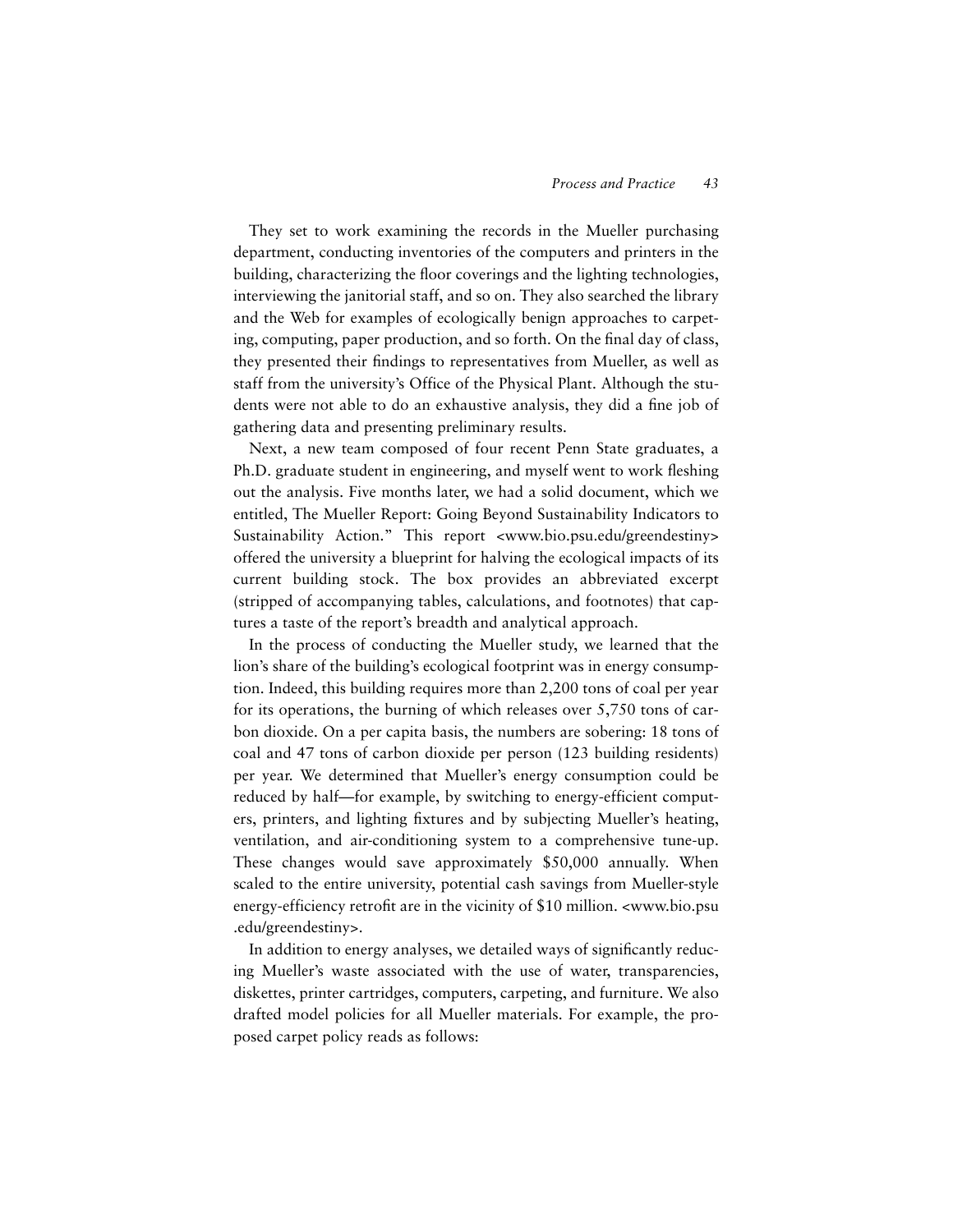# **Mueller Paper**

The 123 faculty and staff occupying the Mueller Building consume, collectively, 5.3 tons of chlorine-bleached, 0 percent post-consumer-content paper each year. Mueller's paper comes from Willamette Industry's paper plant in Johnsonburg, PA. In 1998 that plant released 338 tons of pollutants, including 61 tons of sulfuric acid and 148 tons of hydrochloric acid.

Mueller could significantly reduce its paper "footprint," first, by purchasing 100 percent post-consumer-content paper that is chlorine free; and, second, by more fully utilizing the paper that it purchases. At present, Mueller documents are often printed without considering how font size, margin width, and line-spacing decisions affect paper needs. Paying attention to these "details" can dramatically reduce paper consumption. For example, a hundred-page "standard" print job (i.e., 12-point font, standard margins, double spaced, one-sided) can easily be reduced to less than 20 pages by reducing font size to 10-point, extending top, bottom, and side margins to 0.75", and using single spacing and 2-sided printing.

By buying 100 percent post-consumer recycled paper and fully using that paper, Mueller could reduce its annual paper use by two-thirds, from just over 1 million sheets to approximately 300,000 sheets. Expressed on a per capita basis, a Mueller occupant adopting "best" paper practices would decrease his/her paper consumption from over 8,000 to approximately 2,700 sheets, and, in so doing, save over 555 gallons of water, about 360 kWh of electricity, approximately 2,650 square feet of forest land, and almost 800 pounds of CO<sub>2</sub> emissions. Moreover, although recycled paper costs more per sheet, the potential reduction in paper use could reduce per capita paper expenditures by \$25 per year.

Adopting even the most simple paper conserving strategies at the scale of the entire University could result in significant monetary savings. For example, if Penn State was to change standard computer/printer margin settings to 0.75" on all sides (making 19 percent more area available on each text page), the University would reduce annual paper consumption by 45,000 reams and save \$123,000 each year <www.bio.psu.edu/green destiny>.

Mueller Laboratory, through its strong commitment to environmental stewardship, seeks to reduce the environmental impact of its carpet use. In order to accomplish this objective, the following steps will be taken during the procurement and disposal of carpeting:

- Give preference to pre-existing tile rather than carpet.
- Purchase carpets having 100 percent post-consumer recycled content and solution or vegetable dyed fibers.
- Purchase modular, as opposed to broadloom, carpet to the extent that the quality and end-use of the floor covering remains uncompromised.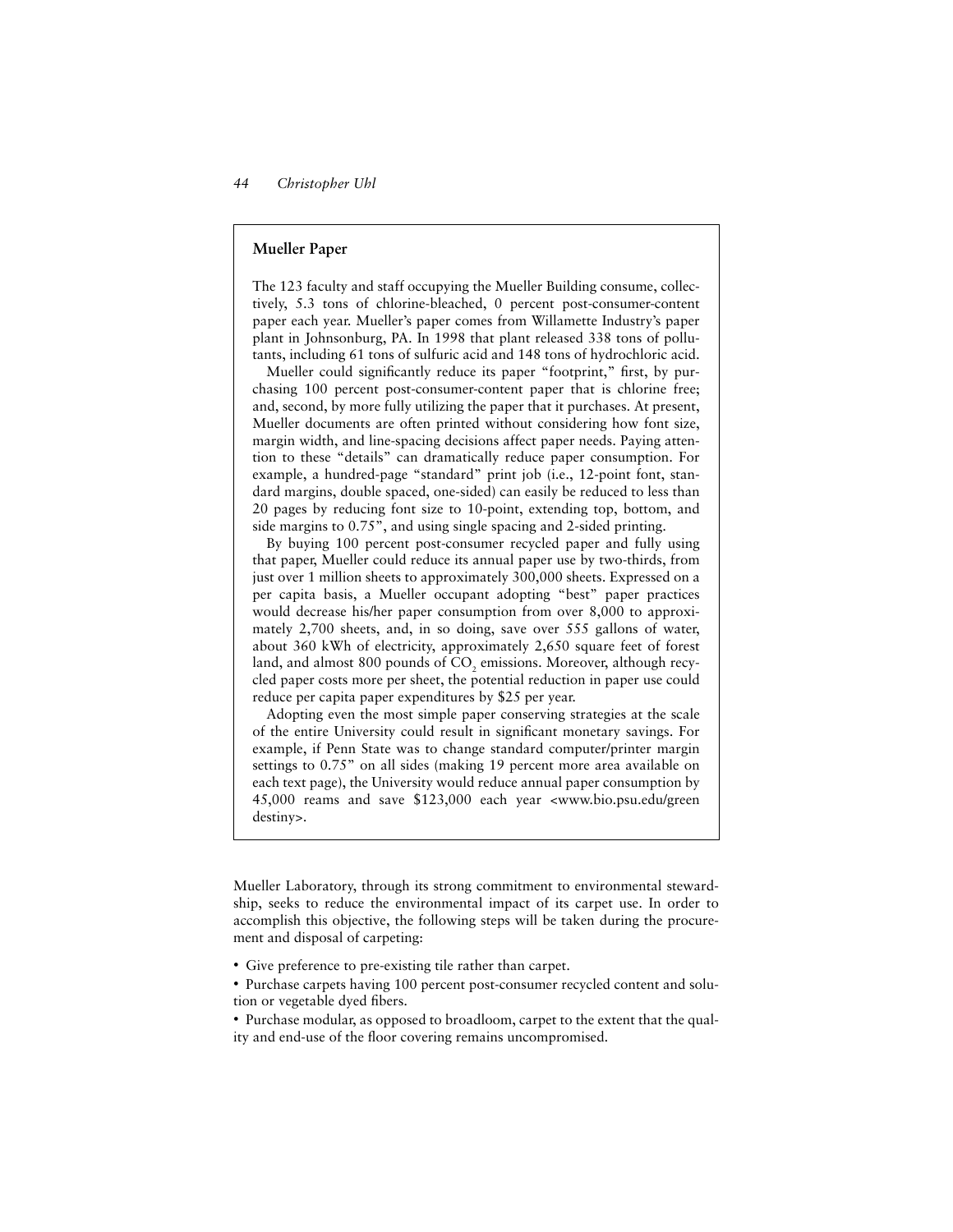• Purchase carpets and adhesives having the lowest VOC level available.

• Lease carpet from Interface Inc. or a similar company, or send old carpet to a recycling center.

Detailed policies like this are essential for creating a sustainability blueprint. Indeed, policies are what give an ecological mission its traction.

Although the Mueller Report was ostensibly about how to reduce the ecological impacts of the university's campus building stock, the broader message was that the campus buildings squander massive amounts of energy and money. These buildings were constructed at a time when most people imagined that U.S. supplies of energy were nearly inexhaustible and almost no one had made the connection between fossil fuel use and climate disruption. We live in a different time. We know much more, which means that we need to do much more. By employing green design technologies, it is now possible to achieve eight- to ten-fold reductions in energy use. For example, the Commonwealth of Pennsylvania has just completed an office building in Cambria County that uses only one-eighth as much energy per square foot for heating and cooling as the Mueller building requires.

Prior to the release of the Mueller Report, we asked twenty respected university leaders to review and comment on it. All endorsed the report with enthusiasm. A professor from landscape architecture had this to say: "My hope for this report is that it's read from cover to cover by all Penn State students, faculty and administrators. Why? Because so many of us learn, work and live in wasteful, ugly and in many ways 'unwell' environments. With meticulous investigation and spirited reason, this report shows how a single, rather mundane building—and an entire campus—can be revitalized for the 21st century."

In October 2001, Green Destiny Council released the Mueller Report to the university in a public ceremony. University officials from the Office of the Physical Plant, who had played a key role in providing and interpreting data, were on hand to formally receive the report.

After the report's release, we moved quickly to set up meetings with key decision makers (e.g., the chair of biology, vice president for business and finance, head of university operations). Receptivity was high. Everyone likes win-win situations, and the report was being seen in this light. The Office of the Physical Plant announced its readiness to institute the suite of energy recommendations necessary to reduce Mueller's energy consumption dramatically.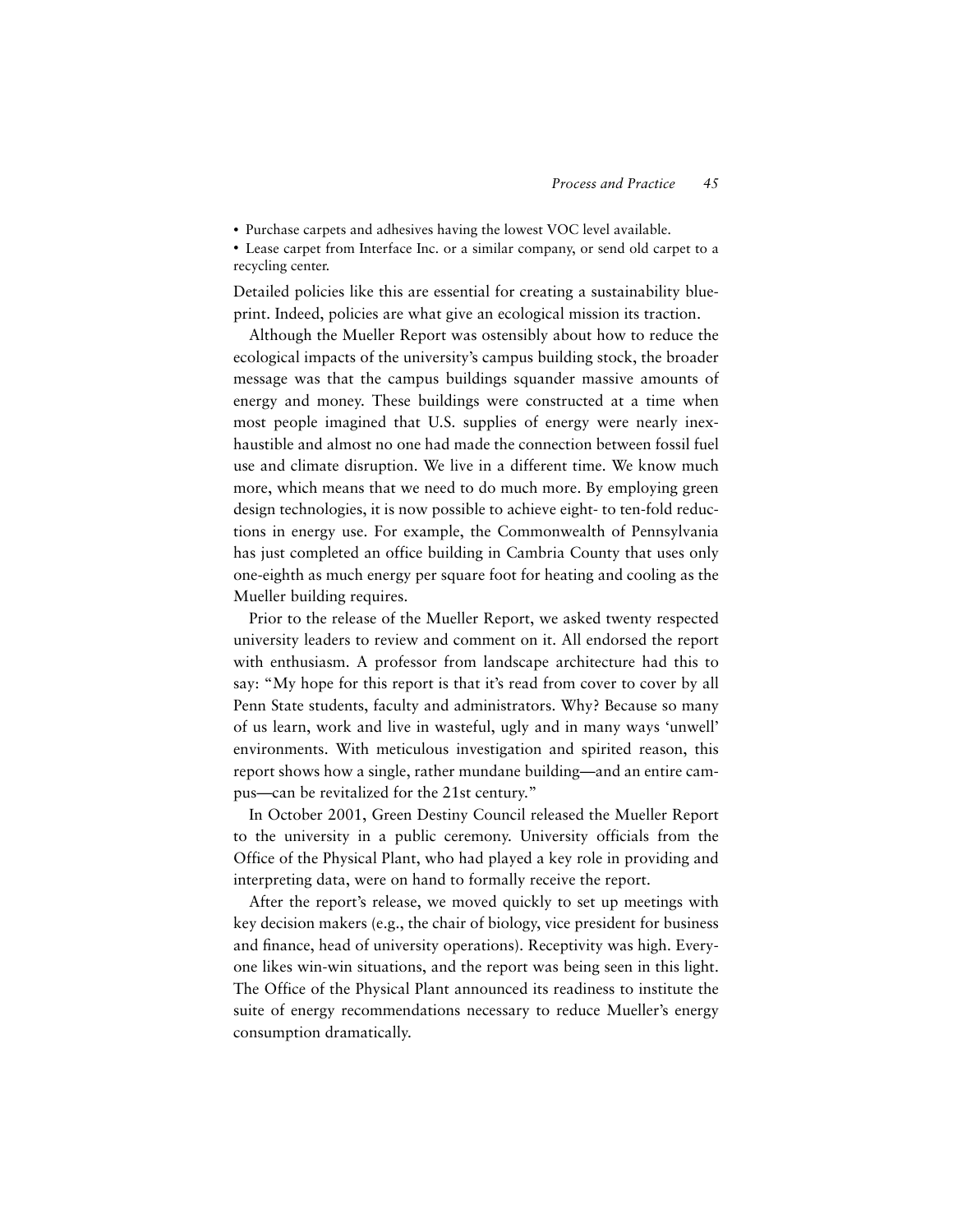During this same period (2001) and in part as a result of Green Destiny's efforts, Penn State released its first Environmental Stewardship Strategy. As noted on the university Web page <www.psu.edu/oldmain/ fab/dstrat/strategy8.htm>, "The Environmental Stewardship Strategy was created to identify specific actions and objectives aimed at conducting the University's business in a manner that demonstrates a commitment to environmental stewardship." The strategy articulates principles of environmental stewardship in the realm of (1) responsible purchasing, (2) efficient use and conservation of energy, water, and other resources, (3) minimization of solid waste production, (4) minimization of hazardous and toxic materials on campus, and (5) environmentally responsible campus design. For example, regarding responsible purchasing, the strategy commits to making environmentally and fiscally responsible purchasing choices that consider life cycle costs, energy use, and longterm disposal implications. To this end, the strategy "encourages obtaining goods that minimize waste products, have high recycled content, use environmental production methodologies, demonstrate maximum durability or biodegradability, repairability, energy-efficiency, non-toxicity, and recyclability."

The strategy contains specific actions that the university is now taking within designated time frames:

• Join the Energy Star Buildings Program by March 2001 (completed).

• Acquire and evaluate the use of waterless urinals by July 2002 (completed).

• Evaluate the purchase of a portion of electric load from renewable energy sources by July 2002 (completed).

• Identify products that can be returned to the manufacturer at the end of their useful life for reuse or recycling by July 2002 (completed).

• Develop or Integrated Pest Management policy by July 2001 (completed).

• Design new facilities using Leadership in Energy and Environmental Design (LEED) criteria to achieve LEED certification of every major campus project (in process).

At long last, Penn State is beginning to operationalize sustainable practices. It is a small but important beginning. Our Green Destiny Council will continue to raise the bar . . . with persistence, not insistence.